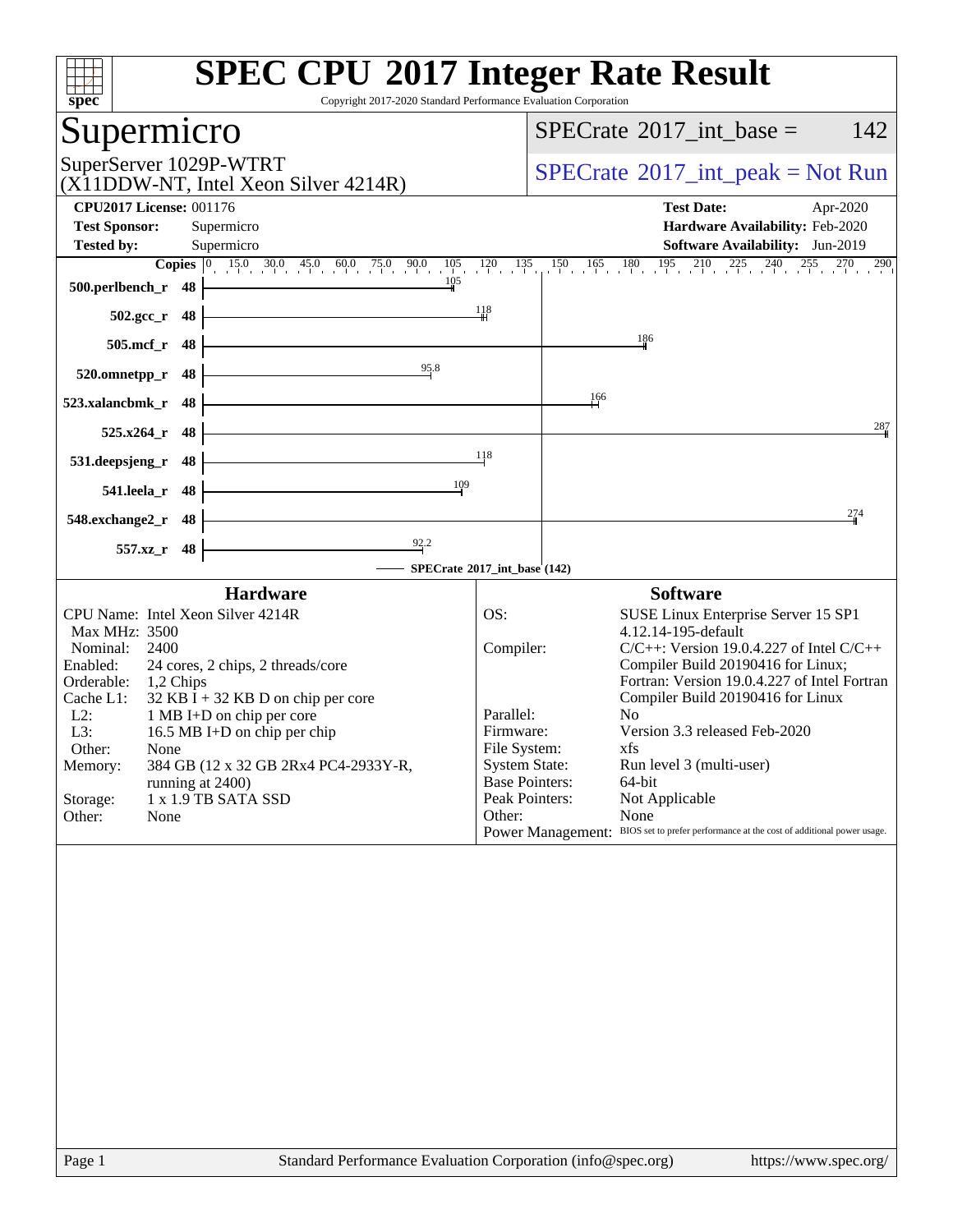

Copyright 2017-2020 Standard Performance Evaluation Corporation

## Supermicro

(X11DDW-NT, Intel Xeon Silver 4214R)

[SPECrate](http://www.spec.org/auto/cpu2017/Docs/result-fields.html#SPECrate2017intbase)®2017 int\_base =  $142$ 

## SuperServer 1029P-WTRT  $SPECrate^{\circ}2017$  $SPECrate^{\circ}2017$  int peak = Not Run

**[CPU2017 License:](http://www.spec.org/auto/cpu2017/Docs/result-fields.html#CPU2017License)** 001176 **[Test Date:](http://www.spec.org/auto/cpu2017/Docs/result-fields.html#TestDate)** Apr-2020 **[Test Sponsor:](http://www.spec.org/auto/cpu2017/Docs/result-fields.html#TestSponsor)** Supermicro **[Hardware Availability:](http://www.spec.org/auto/cpu2017/Docs/result-fields.html#HardwareAvailability)** Feb-2020 **[Tested by:](http://www.spec.org/auto/cpu2017/Docs/result-fields.html#Testedby)** Supermicro **[Software Availability:](http://www.spec.org/auto/cpu2017/Docs/result-fields.html#SoftwareAvailability)** Jun-2019

### **[Results Table](http://www.spec.org/auto/cpu2017/Docs/result-fields.html#ResultsTable)**

|                                          | <b>Base</b>   |                |                |                |       | <b>Peak</b>    |            |               |                |              |                |              |                |              |
|------------------------------------------|---------------|----------------|----------------|----------------|-------|----------------|------------|---------------|----------------|--------------|----------------|--------------|----------------|--------------|
| <b>Benchmark</b>                         | <b>Copies</b> | <b>Seconds</b> | <b>Ratio</b>   | <b>Seconds</b> | Ratio | <b>Seconds</b> | Ratio      | <b>Copies</b> | <b>Seconds</b> | <b>Ratio</b> | <b>Seconds</b> | <b>Ratio</b> | <b>Seconds</b> | <b>Ratio</b> |
| $500.$ perlbench_r                       | 48            | 726            | 105            | 733            | 104   | 725            | 105        |               |                |              |                |              |                |              |
| $502.\text{sec}$                         | 48            | 576            | 118            | 580            | 117   | 570            | 119        |               |                |              |                |              |                |              |
| $505$ .mcf r                             | 48            | 417            | 186            | 419            | 185   | 417            | 186        |               |                |              |                |              |                |              |
| 520.omnetpp_r                            | 48            | 658            | 95.8           | 659            | 95.6  | 657            | 95.8       |               |                |              |                |              |                |              |
| 523.xalancbmk r                          | 48            | 310            | 163            | 305            | 166   | 305            | 166        |               |                |              |                |              |                |              |
| $525.x264$ r                             | 48            | 293            | 287            | 292            | 288   | 293            | 287        |               |                |              |                |              |                |              |
| 531.deepsjeng_r                          | 48            | 465            | <u>118</u>     | 465            | 118   | 465            | 118        |               |                |              |                |              |                |              |
| 541.leela r                              | 48            | 732            | 109            | 731            | 109   | 732            | <u>109</u> |               |                |              |                |              |                |              |
| 548.exchange2_r                          | 48            | 458            | 275            | 459            | 274   | 458            | 274        |               |                |              |                |              |                |              |
| 557.xz r                                 | 48            | 562            | 92.2           | 562            | 92.2  | 563            | 92.1       |               |                |              |                |              |                |              |
| $SPECrate^{\circ}2017$ int base =<br>142 |               |                |                |                |       |                |            |               |                |              |                |              |                |              |
| $SPECrate^{\circ}2017\_int\_peak =$      |               |                | <b>Not Run</b> |                |       |                |            |               |                |              |                |              |                |              |

Results appear in the [order in which they were run.](http://www.spec.org/auto/cpu2017/Docs/result-fields.html#RunOrder) Bold underlined text [indicates a median measurement.](http://www.spec.org/auto/cpu2017/Docs/result-fields.html#Median)

#### **[Submit Notes](http://www.spec.org/auto/cpu2017/Docs/result-fields.html#SubmitNotes)**

 The numactl mechanism was used to bind copies to processors. The config file option 'submit' was used to generate numactl commands to bind each copy to a specific processor. For details, please see the config file.

### **[Operating System Notes](http://www.spec.org/auto/cpu2017/Docs/result-fields.html#OperatingSystemNotes)**

Stack size set to unlimited using "ulimit -s unlimited"

### **[Environment Variables Notes](http://www.spec.org/auto/cpu2017/Docs/result-fields.html#EnvironmentVariablesNotes)**

```
Environment variables set by runcpu before the start of the run:
LD_LIBRARY_PATH =
      "/home/cpu2017/lib/intel64:/home/cpu2017/lib/ia32:/home/cpu2017/je5.0.1-
```
#### 32"

### **[General Notes](http://www.spec.org/auto/cpu2017/Docs/result-fields.html#GeneralNotes)**

 Binaries compiled on a system with 1x Intel Core i9-7900X CPU + 32GB RAM memory using Redhat Enterprise Linux 7.5 Transparent Huge Pages enabled by default Prior to runcpu invocation Filesystem page cache synced and cleared with: sync; echo 3> /proc/sys/vm/drop\_caches runcpu command invoked through numactl i.e.: numactl --interleave=all runcpu <etc>

**(Continued on next page)**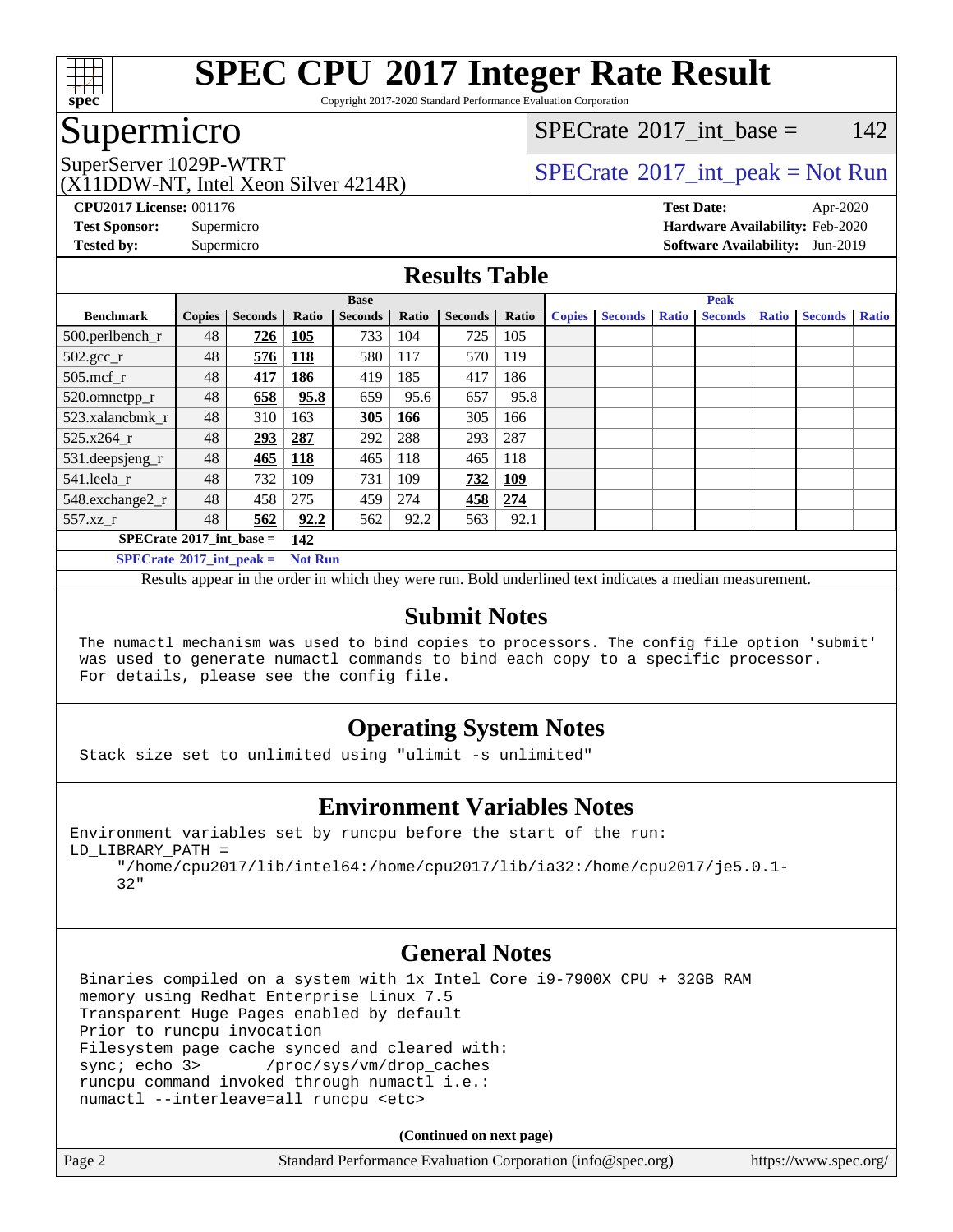

Copyright 2017-2020 Standard Performance Evaluation Corporation

### Supermicro

[SPECrate](http://www.spec.org/auto/cpu2017/Docs/result-fields.html#SPECrate2017intbase)<sup>®</sup>2017 int base = 142

(X11DDW-NT, Intel Xeon Silver 4214R)

SuperServer 1029P-WTRT <br>[SPECrate](http://www.spec.org/auto/cpu2017/Docs/result-fields.html#SPECrate2017intpeak)®[2017\\_int\\_peak = N](http://www.spec.org/auto/cpu2017/Docs/result-fields.html#SPECrate2017intpeak)ot Run (Y11DDW NT, Intal Year Silver 4214D)

**[Tested by:](http://www.spec.org/auto/cpu2017/Docs/result-fields.html#Testedby)** Supermicro **[Software Availability:](http://www.spec.org/auto/cpu2017/Docs/result-fields.html#SoftwareAvailability)** Jun-2019

**[CPU2017 License:](http://www.spec.org/auto/cpu2017/Docs/result-fields.html#CPU2017License)** 001176 **[Test Date:](http://www.spec.org/auto/cpu2017/Docs/result-fields.html#TestDate)** Apr-2020 **[Test Sponsor:](http://www.spec.org/auto/cpu2017/Docs/result-fields.html#TestSponsor)** Supermicro **[Hardware Availability:](http://www.spec.org/auto/cpu2017/Docs/result-fields.html#HardwareAvailability)** Feb-2020

#### **[General Notes \(Continued\)](http://www.spec.org/auto/cpu2017/Docs/result-fields.html#GeneralNotes)**

NA: The test sponsor attests, as of date of publication, that CVE-2017-5754 (Meltdown) is mitigated in the system as tested and documented. Yes: The test sponsor attests, as of date of publication, that CVE-2017-5753 (Spectre variant 1) is mitigated in the system as tested and documented. Yes: The test sponsor attests, as of date of publication, that CVE-2017-5715 (Spectre variant 2) is mitigated in the system as tested and documented.

#### **[Platform Notes](http://www.spec.org/auto/cpu2017/Docs/result-fields.html#PlatformNotes)**

```
 BIOS Settings:
 Monitor/Mwait = Enable
 Power Technology = Custom
 Power Performance Tuning = BIOS Controls EPB
 ENERGY_PERF_BIAS_CFG mode = Maximum Performance
 Hardware P-state = Out of Band Mode
 Stale AtoS = Disable
 Patrol Scrub = Disable
 Sysinfo program /home/cpu2017/bin/sysinfo
 Rev: r6365 of 2019-08-21 295195f888a3d7edb1e6e46a485a0011
 running on 103-179 Mon Apr 13 17:26:22 2020
 SUT (System Under Test) info as seen by some common utilities.
 For more information on this section, see
    https://www.spec.org/cpu2017/Docs/config.html#sysinfo
 From /proc/cpuinfo
    model name : Intel(R) Xeon(R) Silver 4214R CPU @ 2.40GHz
       2 "physical id"s (chips)
       48 "processors"
    cores, siblings (Caution: counting these is hw and system dependent. The following
    excerpts from /proc/cpuinfo might not be reliable. Use with caution.)
       cpu cores : 12
       siblings : 24
       physical 0: cores 0 1 2 3 4 5 8 9 10 11 12 13
       physical 1: cores 0 1 2 3 4 5 8 9 10 11 12 13
 From lscpu:
     Architecture: x86_64
      CPU op-mode(s): 32-bit, 64-bit
     Byte Order: Little Endian
      Address sizes: 46 bits physical, 48 bits virtual
     CPU(s): 48
      On-line CPU(s) list: 0-47
                                  (Continued on next page)
```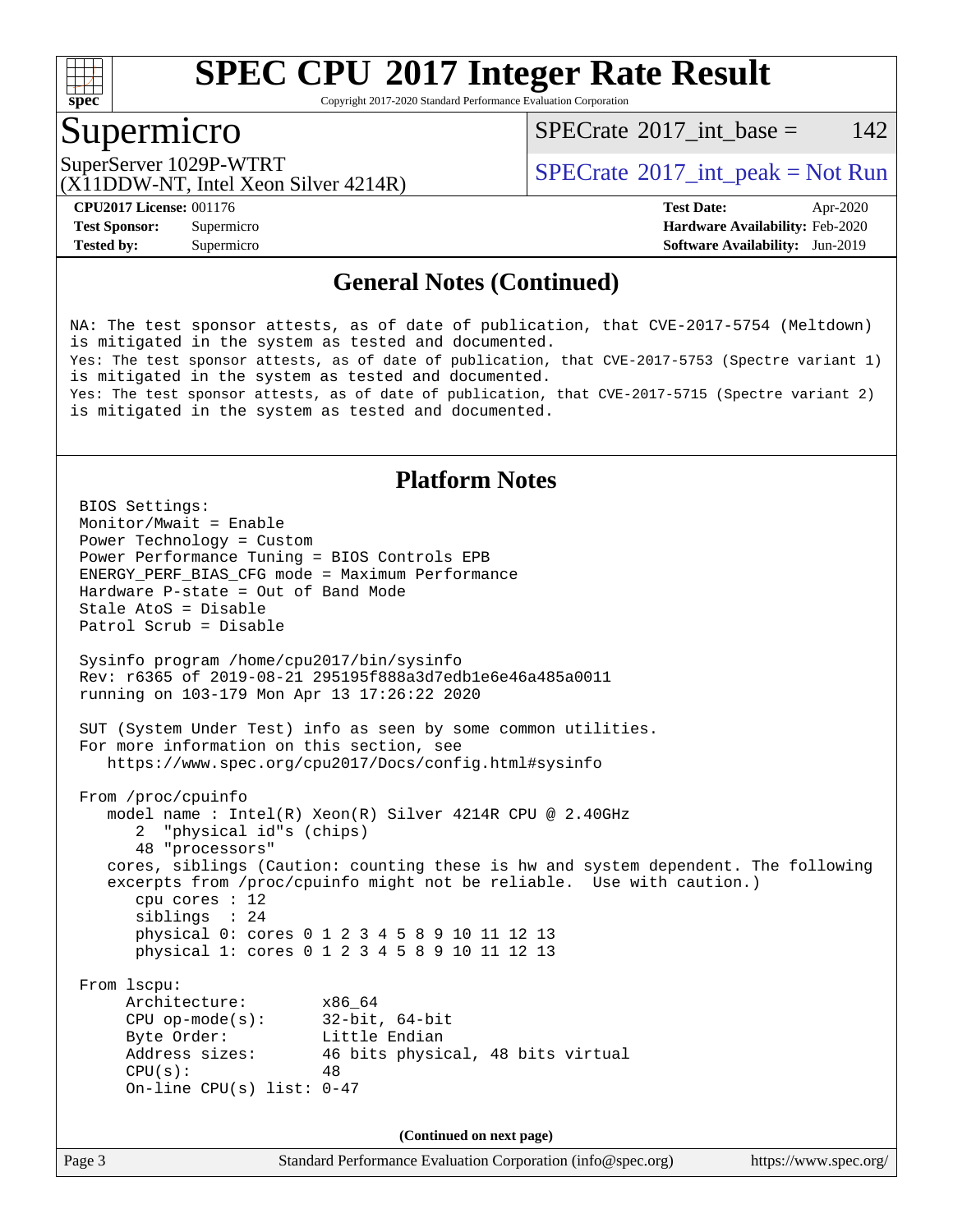

Copyright 2017-2020 Standard Performance Evaluation Corporation

## Supermicro

 $SPECTate$ <sup>®</sup>[2017\\_int\\_base =](http://www.spec.org/auto/cpu2017/Docs/result-fields.html#SPECrate2017intbase) 142

(X11DDW-NT, Intel Xeon Silver 4214R)

SuperServer 1029P-WTRT  $SPECrate^{\circ}2017\_int\_peak = Not Run$  $SPECrate^{\circ}2017\_int\_peak = Not Run$ 

**[CPU2017 License:](http://www.spec.org/auto/cpu2017/Docs/result-fields.html#CPU2017License)** 001176 **[Test Date:](http://www.spec.org/auto/cpu2017/Docs/result-fields.html#TestDate)** Apr-2020 **[Test Sponsor:](http://www.spec.org/auto/cpu2017/Docs/result-fields.html#TestSponsor)** Supermicro **[Hardware Availability:](http://www.spec.org/auto/cpu2017/Docs/result-fields.html#HardwareAvailability)** Feb-2020 **[Tested by:](http://www.spec.org/auto/cpu2017/Docs/result-fields.html#Testedby)** Supermicro **[Software Availability:](http://www.spec.org/auto/cpu2017/Docs/result-fields.html#SoftwareAvailability)** Jun-2019

#### **[Platform Notes \(Continued\)](http://www.spec.org/auto/cpu2017/Docs/result-fields.html#PlatformNotes)**

| Thread(s) per core:                                                 | 2                                                                                    |
|---------------------------------------------------------------------|--------------------------------------------------------------------------------------|
| Core(s) per socket:                                                 | 12                                                                                   |
| Socket(s):                                                          | $\overline{a}$                                                                       |
| NUMA $node(s):$                                                     | 4                                                                                    |
| Vendor ID:                                                          | GenuineIntel                                                                         |
| CPU family:                                                         | 6                                                                                    |
| Model:                                                              | 85                                                                                   |
| Model name:                                                         | $Intel(R) Xeon(R) Silver 4214R CPU @ 2.40GHz$                                        |
| Stepping:                                                           | 7                                                                                    |
| CPU MHz:                                                            | 2400.000                                                                             |
| BogoMIPS:                                                           | 4800.00                                                                              |
| Virtualization:                                                     | $VT - x$                                                                             |
| L1d cache:                                                          | 32K                                                                                  |
| Lli cache:                                                          | 32K                                                                                  |
| $L2$ cache:                                                         | 1024K                                                                                |
| $L3$ cache:                                                         | 16896K                                                                               |
| NUMA node0 CPU(s):                                                  | $0-2$ , $6-8$ , $24-26$ , $30-32$                                                    |
| NUMA $node1$ $CPU(s):$                                              | $3 - 5$ , $9 - 11$ , $27 - 29$ , $33 - 35$                                           |
| NUMA $node2$ $CPU(s):$                                              | $12 - 14$ , $18 - 20$ , $36 - 38$ , $42 - 44$                                        |
| NUMA $node3$ CPU $(s)$ :                                            | $15 - 17, 21 - 23, 39 - 41, 45 - 47$                                                 |
| Flaqs:                                                              | fpu vme de pse tsc msr pae mce cx8 apic sep mtrr pge mca cmov                        |
|                                                                     | pat pse36 clflush dts acpi mmx fxsr sse sse2 ss ht tm pbe syscall nx pdpe1gb rdtscp  |
|                                                                     | lm constant_tsc art arch_perfmon pebs bts rep_good nopl xtopology nonstop_tsc cpuid  |
|                                                                     | aperfmperf pni pclmulqdq dtes64 ds_cpl vmx smx est tm2 ssse3 sdbg fma cx16 xtpr pdcm |
|                                                                     | pcid dca sse4_1 sse4_2 x2apic movbe popcnt tsc_deadline_timer aes xsave avx f16c     |
|                                                                     | rdrand lahf_lm abm 3dnowprefetch cpuid_fault epb cat_13 cdp_13 invpcid_single        |
|                                                                     | intel_ppin ssbd mba ibrs ibpb stibp ibrs_enhanced tpr_shadow vnmi flexpriority ept   |
|                                                                     | vpid fsgsbase tsc_adjust bmil hle avx2 smep bmi2 erms invpcid rtm cqm mpx rdt_a      |
|                                                                     | avx512f avx512dq rdseed adx smap clflushopt clwb intel_pt avx512cd avx512bw avx512vl |
|                                                                     | xsaveopt xsavec xgetbvl xsaves cqm_llc cqm_occup_llc cqm_mbm_total cqm_mbm_local     |
|                                                                     | dtherm ida arat pln pts hwp_epp pku ospke avx512_vnni md_clear flush_lld             |
| arch_capabilities                                                   |                                                                                      |
|                                                                     |                                                                                      |
| /proc/cpuinfo cache data                                            |                                                                                      |
| cache size : $16896$ KB                                             |                                                                                      |
|                                                                     | From numactl --hardware WARNING: a numactl 'node' might or might not correspond to a |
| physical chip.                                                      |                                                                                      |
| $available: 4 nodes (0-3)$                                          |                                                                                      |
|                                                                     |                                                                                      |
| node 0 cpus: 0 1 2 6 7 8 24 25 26 30 31 32<br>node 0 size: 95279 MB |                                                                                      |
| node 0 free: 95075 MB                                               |                                                                                      |
| node 1 cpus: 3 4 5 9 10 11 27 28 29 33 34 35                        |                                                                                      |
| node 1 size: 96736 MB                                               |                                                                                      |
| node 1 free: 96507 MB                                               |                                                                                      |
|                                                                     | node 2 cpus: 12 13 14 18 19 20 36 37 38 42 43 44                                     |
| node 2 size: 96765 MB                                               |                                                                                      |
|                                                                     |                                                                                      |

**(Continued on next page)**

Page 4 Standard Performance Evaluation Corporation [\(info@spec.org\)](mailto:info@spec.org) <https://www.spec.org/>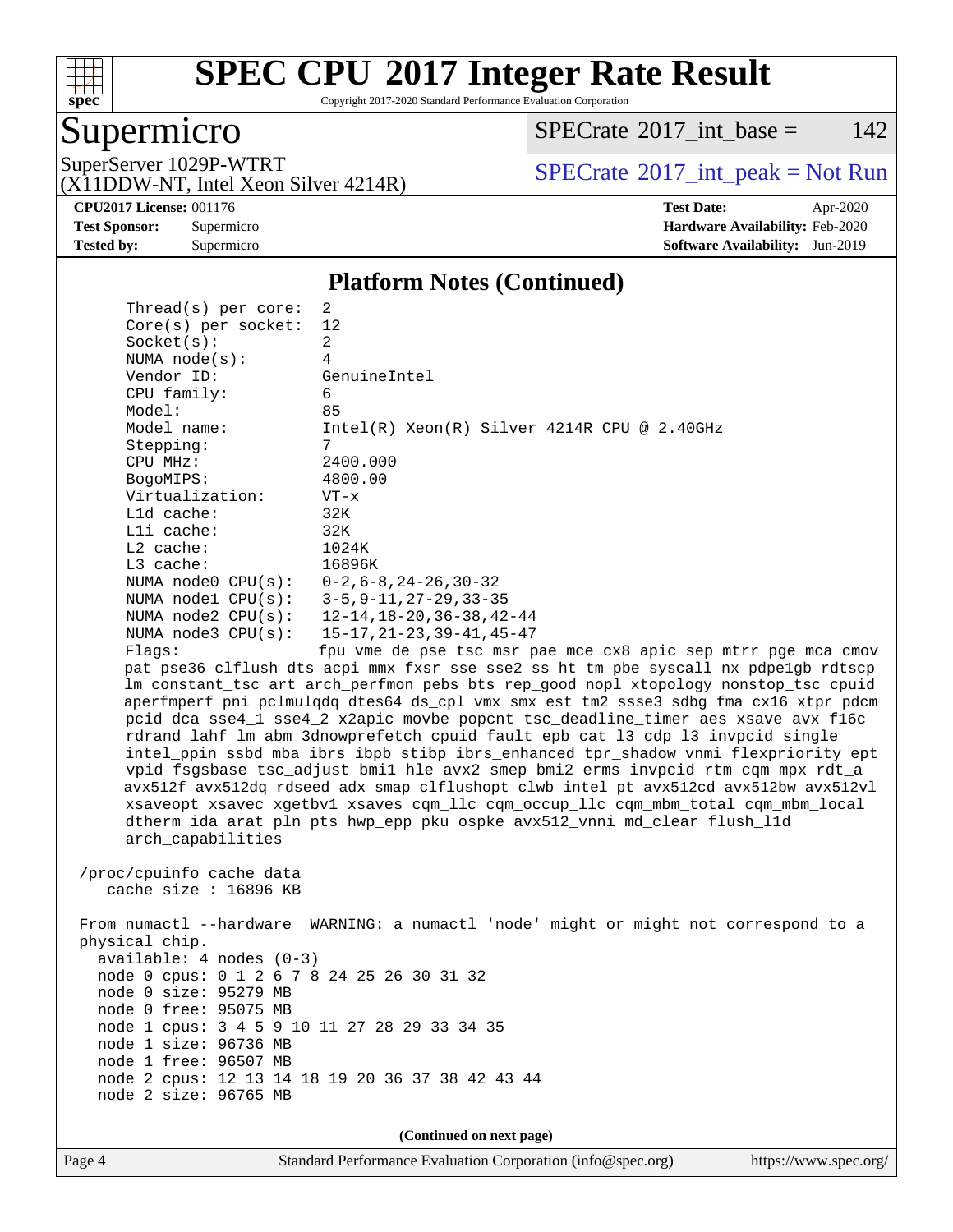

Copyright 2017-2020 Standard Performance Evaluation Corporation

### Supermicro

[SPECrate](http://www.spec.org/auto/cpu2017/Docs/result-fields.html#SPECrate2017intbase)<sup>®</sup>2017 int base = 142

(X11DDW-NT, Intel Xeon Silver 4214R)

SuperServer 1029P-WTRT <br>[SPECrate](http://www.spec.org/auto/cpu2017/Docs/result-fields.html#SPECrate2017intpeak)®[2017\\_int\\_peak = N](http://www.spec.org/auto/cpu2017/Docs/result-fields.html#SPECrate2017intpeak)ot Run (Y11DDW NT, Intal Year Silver 4214D)

**[Tested by:](http://www.spec.org/auto/cpu2017/Docs/result-fields.html#Testedby)** Supermicro **[Software Availability:](http://www.spec.org/auto/cpu2017/Docs/result-fields.html#SoftwareAvailability)** Jun-2019

**[CPU2017 License:](http://www.spec.org/auto/cpu2017/Docs/result-fields.html#CPU2017License)** 001176 **[Test Date:](http://www.spec.org/auto/cpu2017/Docs/result-fields.html#TestDate)** Apr-2020 **[Test Sponsor:](http://www.spec.org/auto/cpu2017/Docs/result-fields.html#TestSponsor)** Supermicro **[Hardware Availability:](http://www.spec.org/auto/cpu2017/Docs/result-fields.html#HardwareAvailability)** Feb-2020

#### **[Platform Notes \(Continued\)](http://www.spec.org/auto/cpu2017/Docs/result-fields.html#PlatformNotes)**

 node 2 free: 96586 MB node 3 cpus: 15 16 17 21 22 23 39 40 41 45 46 47 node 3 size: 96564 MB node 3 free: 96090 MB node distances: node 0 1 2 3 0: 10 11 21 21 1: 11 10 21 21 2: 21 21 10 11 3: 21 21 11 10 From /proc/meminfo MemTotal: 394594304 kB HugePages\_Total: 0 Hugepagesize: 2048 kB From /etc/\*release\* /etc/\*version\* os-release: NAME="SLES" VERSION="15-SP1" VERSION\_ID="15.1" PRETTY\_NAME="SUSE Linux Enterprise Server 15 SP1" ID="sles" ID\_LIKE="suse" ANSI\_COLOR="0;32" CPE\_NAME="cpe:/o:suse:sles:15:sp1" uname -a: Linux 103-179 4.12.14-195-default #1 SMP Tue May 7 10:55:11 UTC 2019 (8fba516) x86\_64 x86\_64 x86\_64 GNU/Linux Kernel self-reported vulnerability status: CVE-2018-3620 (L1 Terminal Fault): Not affected Microarchitectural Data Sampling: Not affected CVE-2017-5754 (Meltdown): Not affected CVE-2018-3639 (Speculative Store Bypass): Mitigation: Speculative Store Bypass disabled via prctl and seccomp CVE-2017-5753 (Spectre variant 1): Mitigation: \_\_user pointer sanitization CVE-2017-5715 (Spectre variant 2): Mitigation: Enhanced IBRS, IBPB: conditional, RSB filling run-level 3 Apr 13 17:19 SPEC is set to: /home/cpu2017 Filesystem Type Size Used Avail Use% Mounted on /dev/sda3 xfs 1.4T 5.6G 1.4T 1% /home **(Continued on next page)**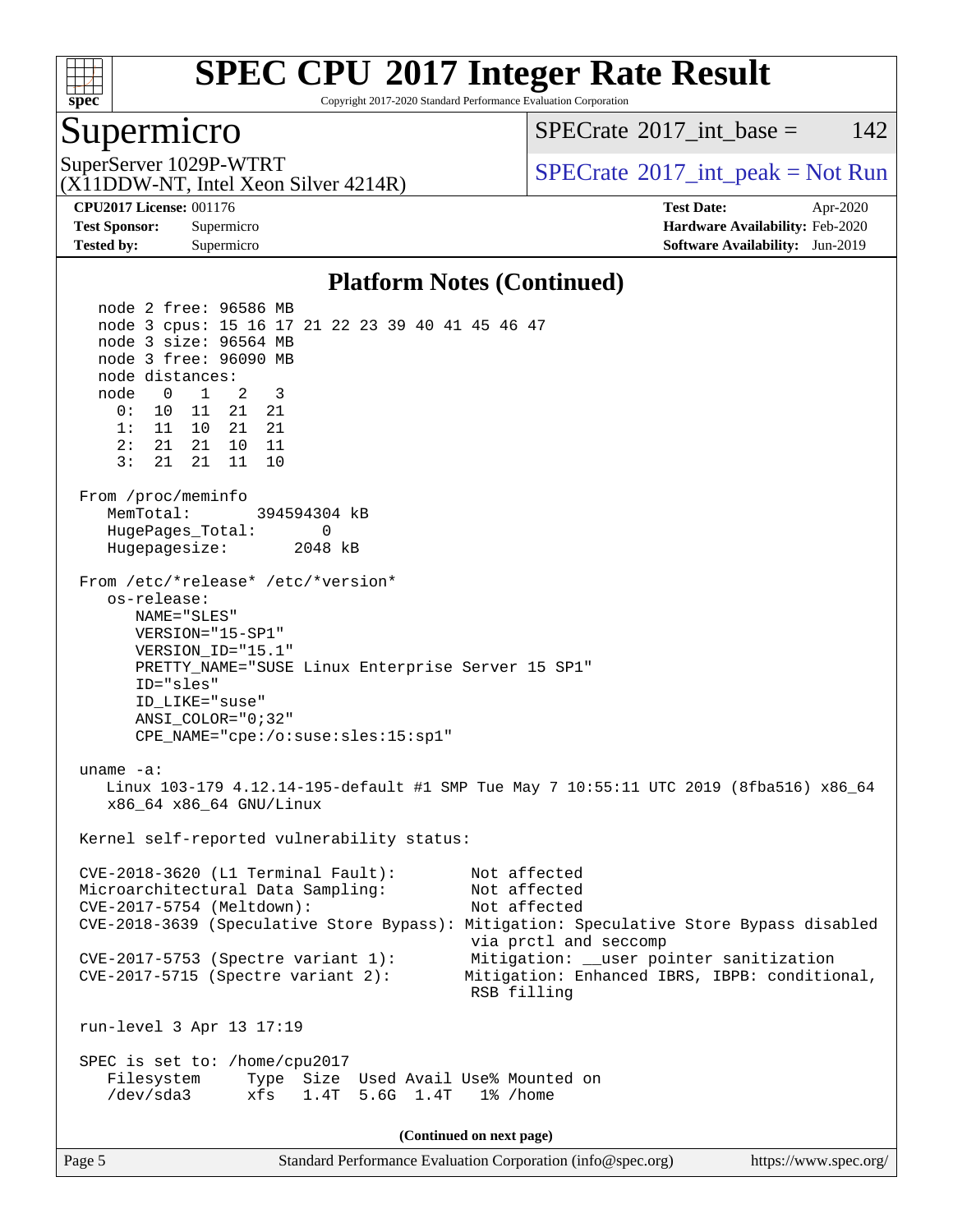

Copyright 2017-2020 Standard Performance Evaluation Corporation

### Supermicro

[SPECrate](http://www.spec.org/auto/cpu2017/Docs/result-fields.html#SPECrate2017intbase)<sup>®</sup>2017 int base = 142

SuperServer 1029P-WTRT  $SPECrate^{\circ}2017$  $SPECrate^{\circ}2017$ \_int\_peak = Not Run

**[CPU2017 License:](http://www.spec.org/auto/cpu2017/Docs/result-fields.html#CPU2017License)** 001176 **[Test Date:](http://www.spec.org/auto/cpu2017/Docs/result-fields.html#TestDate)** Apr-2020 **[Test Sponsor:](http://www.spec.org/auto/cpu2017/Docs/result-fields.html#TestSponsor)** Supermicro **[Hardware Availability:](http://www.spec.org/auto/cpu2017/Docs/result-fields.html#HardwareAvailability)** Feb-2020 **[Tested by:](http://www.spec.org/auto/cpu2017/Docs/result-fields.html#Testedby)** Supermicro **[Software Availability:](http://www.spec.org/auto/cpu2017/Docs/result-fields.html#SoftwareAvailability)** Jun-2019

#### **[Platform Notes \(Continued\)](http://www.spec.org/auto/cpu2017/Docs/result-fields.html#PlatformNotes)**

 From /sys/devices/virtual/dmi/id BIOS: American Megatrends Inc. 3.3 02/21/2020 Vendor: Supermicro

 Product: Super Server Serial: 0123456789

(X11DDW-NT, Intel Xeon Silver 4214R)

 Additional information from dmidecode follows. WARNING: Use caution when you interpret this section. The 'dmidecode' program reads system data which is "intended to allow hardware to be accurately determined", but the intent may not be met, as there are frequent changes to hardware, firmware, and the "DMTF SMBIOS" standard. Memory:

12x SK Hynix HMA84GR7CJR4N-WM 32 GB 2 rank 2933

(End of data from sysinfo program)

#### **[Compiler Version Notes](http://www.spec.org/auto/cpu2017/Docs/result-fields.html#CompilerVersionNotes)**

============================================================================== C  $\vert$  500.perlbench\_r(base) 502.gcc\_r(base) 505.mcf\_r(base) | 525.x264\_r(base) 557.xz\_r(base) ------------------------------------------------------------------------------ Intel(R) C Intel(R) 64 Compiler for applications running on Intel(R) 64, Version 19.0.4.227 Build 20190416 Copyright (C) 1985-2019 Intel Corporation. All rights reserved. ------------------------------------------------------------------------------ ==============================================================================  $C++$  | 520.omnetpp\_r(base) 523.xalancbmk\_r(base) 531.deepsjeng\_r(base) | 541.leela\_r(base) ------------------------------------------------------------------------------ Intel(R) C++ Intel(R) 64 Compiler for applications running on Intel(R) 64, Version 19.0.4.227 Build 20190416 Copyright (C) 1985-2019 Intel Corporation. All rights reserved. ------------------------------------------------------------------------------ ============================================================================== Fortran | 548.exchange2\_r(base) ------------------------------------------------------------------------------ Intel(R) Fortran Intel(R) 64 Compiler for applications running on Intel(R) 64, Version 19.0.4.227 Build 20190416 Copyright (C) 1985-2019 Intel Corporation. All rights reserved. ------------------------------------------------------------------------------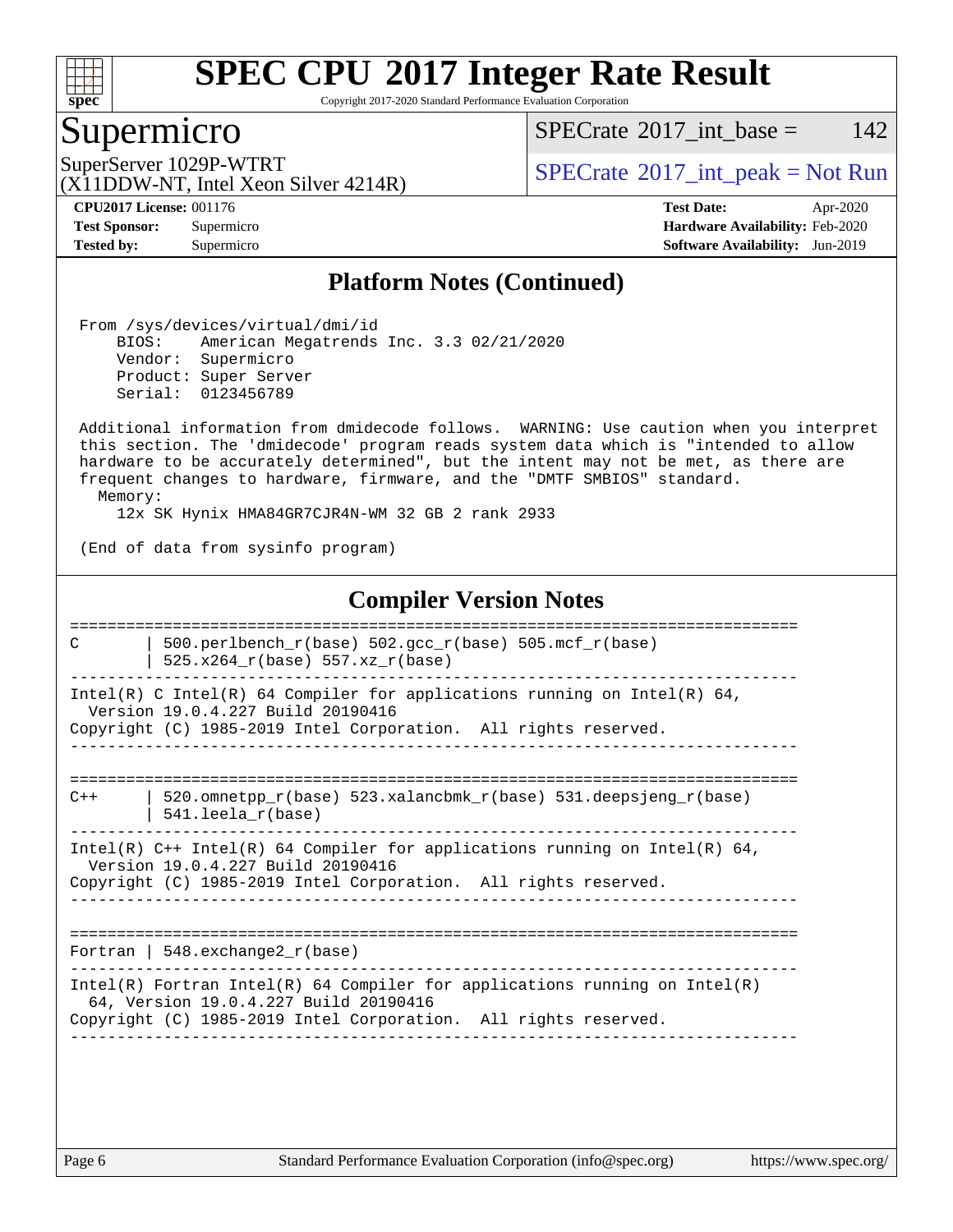

Copyright 2017-2020 Standard Performance Evaluation Corporation

## Supermicro

[SPECrate](http://www.spec.org/auto/cpu2017/Docs/result-fields.html#SPECrate2017intbase)<sup>®</sup>2017 int base = 142

(X11DDW-NT, Intel Xeon Silver 4214R)

SuperServer 1029P-WTRT <br>[SPECrate](http://www.spec.org/auto/cpu2017/Docs/result-fields.html#SPECrate2017intpeak)®[2017\\_int\\_peak = N](http://www.spec.org/auto/cpu2017/Docs/result-fields.html#SPECrate2017intpeak)ot Run (Y11DDW NT, Intal Year Silver 4214D)

**[CPU2017 License:](http://www.spec.org/auto/cpu2017/Docs/result-fields.html#CPU2017License)** 001176 **[Test Date:](http://www.spec.org/auto/cpu2017/Docs/result-fields.html#TestDate)** Apr-2020 **[Test Sponsor:](http://www.spec.org/auto/cpu2017/Docs/result-fields.html#TestSponsor)** Supermicro **[Hardware Availability:](http://www.spec.org/auto/cpu2017/Docs/result-fields.html#HardwareAvailability)** Feb-2020 **[Tested by:](http://www.spec.org/auto/cpu2017/Docs/result-fields.html#Testedby)** Supermicro **[Software Availability:](http://www.spec.org/auto/cpu2017/Docs/result-fields.html#SoftwareAvailability)** Jun-2019

## **[Base Compiler Invocation](http://www.spec.org/auto/cpu2017/Docs/result-fields.html#BaseCompilerInvocation)**

[C benchmarks:](http://www.spec.org/auto/cpu2017/Docs/result-fields.html#Cbenchmarks) [icc -m64 -std=c11](http://www.spec.org/cpu2017/results/res2020q2/cpu2017-20200414-22071.flags.html#user_CCbase_intel_icc_64bit_c11_33ee0cdaae7deeeab2a9725423ba97205ce30f63b9926c2519791662299b76a0318f32ddfffdc46587804de3178b4f9328c46fa7c2b0cd779d7a61945c91cd35)

[C++ benchmarks](http://www.spec.org/auto/cpu2017/Docs/result-fields.html#CXXbenchmarks): [icpc -m64](http://www.spec.org/cpu2017/results/res2020q2/cpu2017-20200414-22071.flags.html#user_CXXbase_intel_icpc_64bit_4ecb2543ae3f1412ef961e0650ca070fec7b7afdcd6ed48761b84423119d1bf6bdf5cad15b44d48e7256388bc77273b966e5eb805aefd121eb22e9299b2ec9d9)

[Fortran benchmarks:](http://www.spec.org/auto/cpu2017/Docs/result-fields.html#Fortranbenchmarks) [ifort -m64](http://www.spec.org/cpu2017/results/res2020q2/cpu2017-20200414-22071.flags.html#user_FCbase_intel_ifort_64bit_24f2bb282fbaeffd6157abe4f878425411749daecae9a33200eee2bee2fe76f3b89351d69a8130dd5949958ce389cf37ff59a95e7a40d588e8d3a57e0c3fd751)

### **[Base Portability Flags](http://www.spec.org/auto/cpu2017/Docs/result-fields.html#BasePortabilityFlags)**

 500.perlbench\_r: [-DSPEC\\_LP64](http://www.spec.org/cpu2017/results/res2020q2/cpu2017-20200414-22071.flags.html#b500.perlbench_r_basePORTABILITY_DSPEC_LP64) [-DSPEC\\_LINUX\\_X64](http://www.spec.org/cpu2017/results/res2020q2/cpu2017-20200414-22071.flags.html#b500.perlbench_r_baseCPORTABILITY_DSPEC_LINUX_X64) 502.gcc\_r: [-DSPEC\\_LP64](http://www.spec.org/cpu2017/results/res2020q2/cpu2017-20200414-22071.flags.html#suite_basePORTABILITY502_gcc_r_DSPEC_LP64) 505.mcf\_r: [-DSPEC\\_LP64](http://www.spec.org/cpu2017/results/res2020q2/cpu2017-20200414-22071.flags.html#suite_basePORTABILITY505_mcf_r_DSPEC_LP64) 520.omnetpp\_r: [-DSPEC\\_LP64](http://www.spec.org/cpu2017/results/res2020q2/cpu2017-20200414-22071.flags.html#suite_basePORTABILITY520_omnetpp_r_DSPEC_LP64) 523.xalancbmk\_r: [-DSPEC\\_LP64](http://www.spec.org/cpu2017/results/res2020q2/cpu2017-20200414-22071.flags.html#suite_basePORTABILITY523_xalancbmk_r_DSPEC_LP64) [-DSPEC\\_LINUX](http://www.spec.org/cpu2017/results/res2020q2/cpu2017-20200414-22071.flags.html#b523.xalancbmk_r_baseCXXPORTABILITY_DSPEC_LINUX) 525.x264\_r: [-DSPEC\\_LP64](http://www.spec.org/cpu2017/results/res2020q2/cpu2017-20200414-22071.flags.html#suite_basePORTABILITY525_x264_r_DSPEC_LP64) 531.deepsjeng\_r: [-DSPEC\\_LP64](http://www.spec.org/cpu2017/results/res2020q2/cpu2017-20200414-22071.flags.html#suite_basePORTABILITY531_deepsjeng_r_DSPEC_LP64) 541.leela\_r: [-DSPEC\\_LP64](http://www.spec.org/cpu2017/results/res2020q2/cpu2017-20200414-22071.flags.html#suite_basePORTABILITY541_leela_r_DSPEC_LP64) 548.exchange2\_r: [-DSPEC\\_LP64](http://www.spec.org/cpu2017/results/res2020q2/cpu2017-20200414-22071.flags.html#suite_basePORTABILITY548_exchange2_r_DSPEC_LP64) 557.xz\_r: [-DSPEC\\_LP64](http://www.spec.org/cpu2017/results/res2020q2/cpu2017-20200414-22071.flags.html#suite_basePORTABILITY557_xz_r_DSPEC_LP64)

## **[Base Optimization Flags](http://www.spec.org/auto/cpu2017/Docs/result-fields.html#BaseOptimizationFlags)**

#### [C benchmarks](http://www.spec.org/auto/cpu2017/Docs/result-fields.html#Cbenchmarks):

[-Wl,-z,muldefs](http://www.spec.org/cpu2017/results/res2020q2/cpu2017-20200414-22071.flags.html#user_CCbase_link_force_multiple1_b4cbdb97b34bdee9ceefcfe54f4c8ea74255f0b02a4b23e853cdb0e18eb4525ac79b5a88067c842dd0ee6996c24547a27a4b99331201badda8798ef8a743f577) [-xCORE-AVX512](http://www.spec.org/cpu2017/results/res2020q2/cpu2017-20200414-22071.flags.html#user_CCbase_f-xCORE-AVX512) [-ipo](http://www.spec.org/cpu2017/results/res2020q2/cpu2017-20200414-22071.flags.html#user_CCbase_f-ipo) [-O3](http://www.spec.org/cpu2017/results/res2020q2/cpu2017-20200414-22071.flags.html#user_CCbase_f-O3) [-no-prec-div](http://www.spec.org/cpu2017/results/res2020q2/cpu2017-20200414-22071.flags.html#user_CCbase_f-no-prec-div) [-qopt-mem-layout-trans=4](http://www.spec.org/cpu2017/results/res2020q2/cpu2017-20200414-22071.flags.html#user_CCbase_f-qopt-mem-layout-trans_fa39e755916c150a61361b7846f310bcdf6f04e385ef281cadf3647acec3f0ae266d1a1d22d972a7087a248fd4e6ca390a3634700869573d231a252c784941a8) [-L/usr/local/IntelCompiler19/compilers\\_and\\_libraries\\_2019.4.227/linux/compiler/lib/intel64](http://www.spec.org/cpu2017/results/res2020q2/cpu2017-20200414-22071.flags.html#user_CCbase_qkmalloc_link_0ffe0cb02c68ef1b443a077c7888c10c67ca0d1dd7138472156f06a085bbad385f78d49618ad55dca9db3b1608e84afc2f69b4003b1d1ca498a9fc1462ccefda) [-lqkmalloc](http://www.spec.org/cpu2017/results/res2020q2/cpu2017-20200414-22071.flags.html#user_CCbase_qkmalloc_link_lib_79a818439969f771c6bc311cfd333c00fc099dad35c030f5aab9dda831713d2015205805422f83de8875488a2991c0a156aaa600e1f9138f8fc37004abc96dc5)

#### [C++ benchmarks](http://www.spec.org/auto/cpu2017/Docs/result-fields.html#CXXbenchmarks):

[-Wl,-z,muldefs](http://www.spec.org/cpu2017/results/res2020q2/cpu2017-20200414-22071.flags.html#user_CXXbase_link_force_multiple1_b4cbdb97b34bdee9ceefcfe54f4c8ea74255f0b02a4b23e853cdb0e18eb4525ac79b5a88067c842dd0ee6996c24547a27a4b99331201badda8798ef8a743f577) [-xCORE-AVX512](http://www.spec.org/cpu2017/results/res2020q2/cpu2017-20200414-22071.flags.html#user_CXXbase_f-xCORE-AVX512) [-ipo](http://www.spec.org/cpu2017/results/res2020q2/cpu2017-20200414-22071.flags.html#user_CXXbase_f-ipo) [-O3](http://www.spec.org/cpu2017/results/res2020q2/cpu2017-20200414-22071.flags.html#user_CXXbase_f-O3) [-no-prec-div](http://www.spec.org/cpu2017/results/res2020q2/cpu2017-20200414-22071.flags.html#user_CXXbase_f-no-prec-div)

[-qopt-mem-layout-trans=4](http://www.spec.org/cpu2017/results/res2020q2/cpu2017-20200414-22071.flags.html#user_CXXbase_f-qopt-mem-layout-trans_fa39e755916c150a61361b7846f310bcdf6f04e385ef281cadf3647acec3f0ae266d1a1d22d972a7087a248fd4e6ca390a3634700869573d231a252c784941a8)

[-L/usr/local/IntelCompiler19/compilers\\_and\\_libraries\\_2019.4.227/linux/compiler/lib/intel64](http://www.spec.org/cpu2017/results/res2020q2/cpu2017-20200414-22071.flags.html#user_CXXbase_qkmalloc_link_0ffe0cb02c68ef1b443a077c7888c10c67ca0d1dd7138472156f06a085bbad385f78d49618ad55dca9db3b1608e84afc2f69b4003b1d1ca498a9fc1462ccefda) [-lqkmalloc](http://www.spec.org/cpu2017/results/res2020q2/cpu2017-20200414-22071.flags.html#user_CXXbase_qkmalloc_link_lib_79a818439969f771c6bc311cfd333c00fc099dad35c030f5aab9dda831713d2015205805422f83de8875488a2991c0a156aaa600e1f9138f8fc37004abc96dc5)

#### [Fortran benchmarks](http://www.spec.org/auto/cpu2017/Docs/result-fields.html#Fortranbenchmarks):

[-Wl,-z,muldefs](http://www.spec.org/cpu2017/results/res2020q2/cpu2017-20200414-22071.flags.html#user_FCbase_link_force_multiple1_b4cbdb97b34bdee9ceefcfe54f4c8ea74255f0b02a4b23e853cdb0e18eb4525ac79b5a88067c842dd0ee6996c24547a27a4b99331201badda8798ef8a743f577) [-xCORE-AVX512](http://www.spec.org/cpu2017/results/res2020q2/cpu2017-20200414-22071.flags.html#user_FCbase_f-xCORE-AVX512) [-ipo](http://www.spec.org/cpu2017/results/res2020q2/cpu2017-20200414-22071.flags.html#user_FCbase_f-ipo) [-O3](http://www.spec.org/cpu2017/results/res2020q2/cpu2017-20200414-22071.flags.html#user_FCbase_f-O3) [-no-prec-div](http://www.spec.org/cpu2017/results/res2020q2/cpu2017-20200414-22071.flags.html#user_FCbase_f-no-prec-div) [-qopt-mem-layout-trans=4](http://www.spec.org/cpu2017/results/res2020q2/cpu2017-20200414-22071.flags.html#user_FCbase_f-qopt-mem-layout-trans_fa39e755916c150a61361b7846f310bcdf6f04e385ef281cadf3647acec3f0ae266d1a1d22d972a7087a248fd4e6ca390a3634700869573d231a252c784941a8) [-nostandard-realloc-lhs](http://www.spec.org/cpu2017/results/res2020q2/cpu2017-20200414-22071.flags.html#user_FCbase_f_2003_std_realloc_82b4557e90729c0f113870c07e44d33d6f5a304b4f63d4c15d2d0f1fab99f5daaed73bdb9275d9ae411527f28b936061aa8b9c8f2d63842963b95c9dd6426b8a) [-align array32byte](http://www.spec.org/cpu2017/results/res2020q2/cpu2017-20200414-22071.flags.html#user_FCbase_align_array32byte_b982fe038af199962ba9a80c053b8342c548c85b40b8e86eb3cc33dee0d7986a4af373ac2d51c3f7cf710a18d62fdce2948f201cd044323541f22fc0fffc51b6) [-L/usr/local/IntelCompiler19/compilers\\_and\\_libraries\\_2019.4.227/linux/compiler/lib/intel64](http://www.spec.org/cpu2017/results/res2020q2/cpu2017-20200414-22071.flags.html#user_FCbase_qkmalloc_link_0ffe0cb02c68ef1b443a077c7888c10c67ca0d1dd7138472156f06a085bbad385f78d49618ad55dca9db3b1608e84afc2f69b4003b1d1ca498a9fc1462ccefda) [-lqkmalloc](http://www.spec.org/cpu2017/results/res2020q2/cpu2017-20200414-22071.flags.html#user_FCbase_qkmalloc_link_lib_79a818439969f771c6bc311cfd333c00fc099dad35c030f5aab9dda831713d2015205805422f83de8875488a2991c0a156aaa600e1f9138f8fc37004abc96dc5)